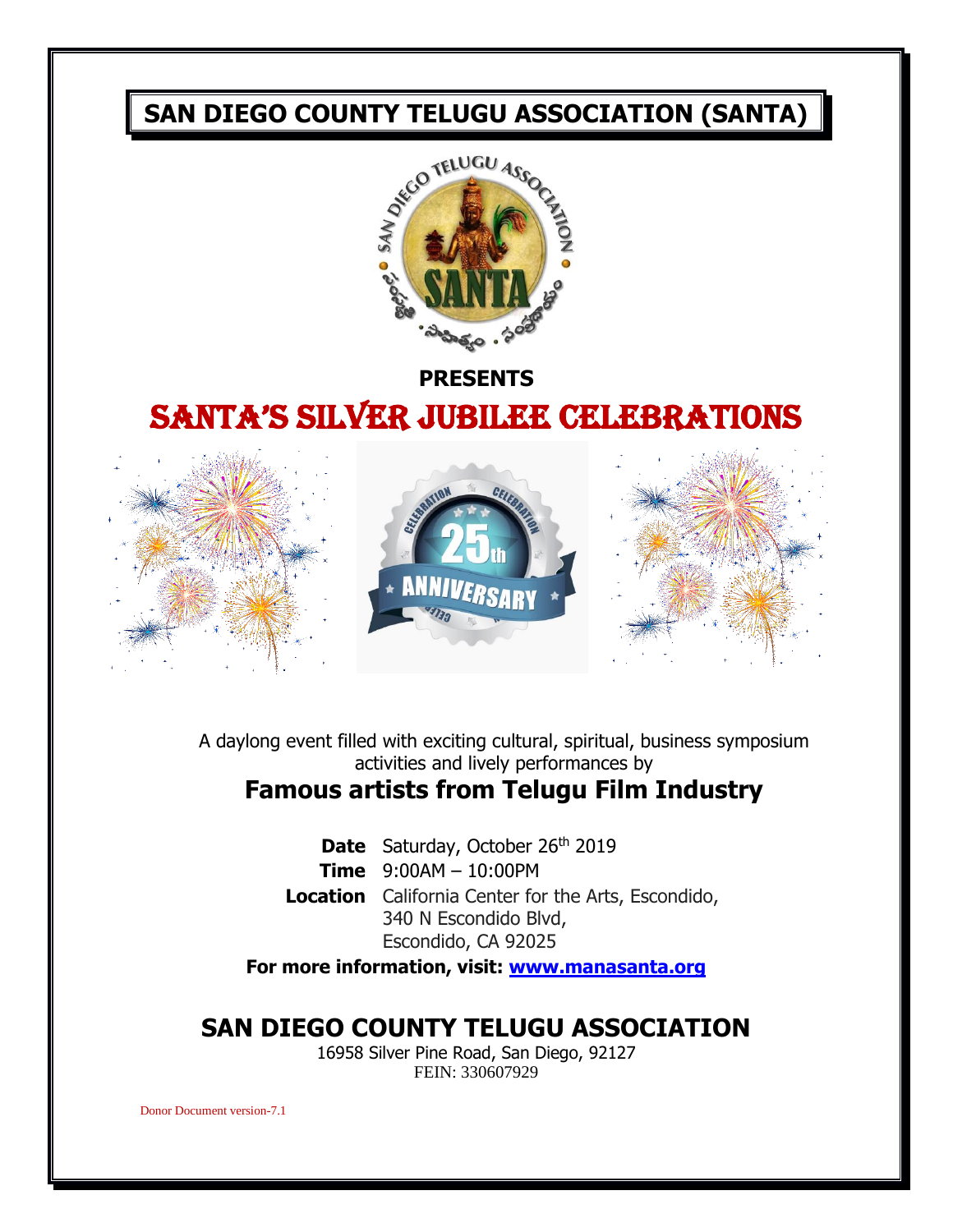Dear Donor,

San Diego County Telugu Association (SANTA) is a 501c(3) registered non-profit organization whose mission is to serve all of Telugu community without prejudice to region, religion or caste. SANTA organizes cultural events to cater to the Telugu speaking Indian community in the San Diego County area. This year, marks landmark 25 glorious years since the organization's inception. During the last 25years we have been regularly presenting biannual grand events providing a platform for the local artists, children to showcase their talent, educating the next generation in our cultural heritage and creating interest in Telugu traditions, festivals and nativity.

As an organization, SANTA has evolved constantly and always strives to give back to the community. For this magnificent event, we are bringing the entire Telugu community in southern California together as one big happy family to celebrate "SANTA" silver jubilee anniversary on Saturday the  $26<sup>th</sup>$  of October, 2019.

The event will involve a daylong of celebrations spanning various spiritual, business symposiums and numerous cultural performances. Numerous local artists who have trained for weeks have come forward to contribute to this community event. There would be many foot tapping and enthralling performances from various local talented artists. In addition to the above festivities, we are also planning to invite prominent playback singers, celebrities from Telugu film industry to perform at the event.

The event will also provide a stage for many prominent businesses and non-profit organizations operating from San Diego.

We have successfully catered to audiences of up to 1500 in a single event. Our last events were attended by around 750 people and we received tremendous cheer, encouragement and positive response from people about the events in our post-event surveys.

As a respectable member of our Telugu and Indian community we are contacting you to know if you would be willing to be a donor or sponsor for our grand event. We hope that this opportunity during our landmark event would immensely satisfy you knowing your support will ensure that SANTA can provide a platform for our children, local talent and promote our culture to our younger generation. Please find attached our Donor/sponsor packet for details

We hope we can count on your support. Please do not hesitate to contact us for any clarifications. One of our organizing committee members will personally provide you with more information. We would like to mention that we also appreciate donations in other forms like gift cards, gift hampers/baskets, discount coupons etc. for our audiences.

We look forward to hearing from you with a favorable reply and we appreciate your time and support.

Sincerely,

SANTA EC & SANTA Board Email: [manasantagroup@gmail.com](mailto:manasantagroup@gmail.com)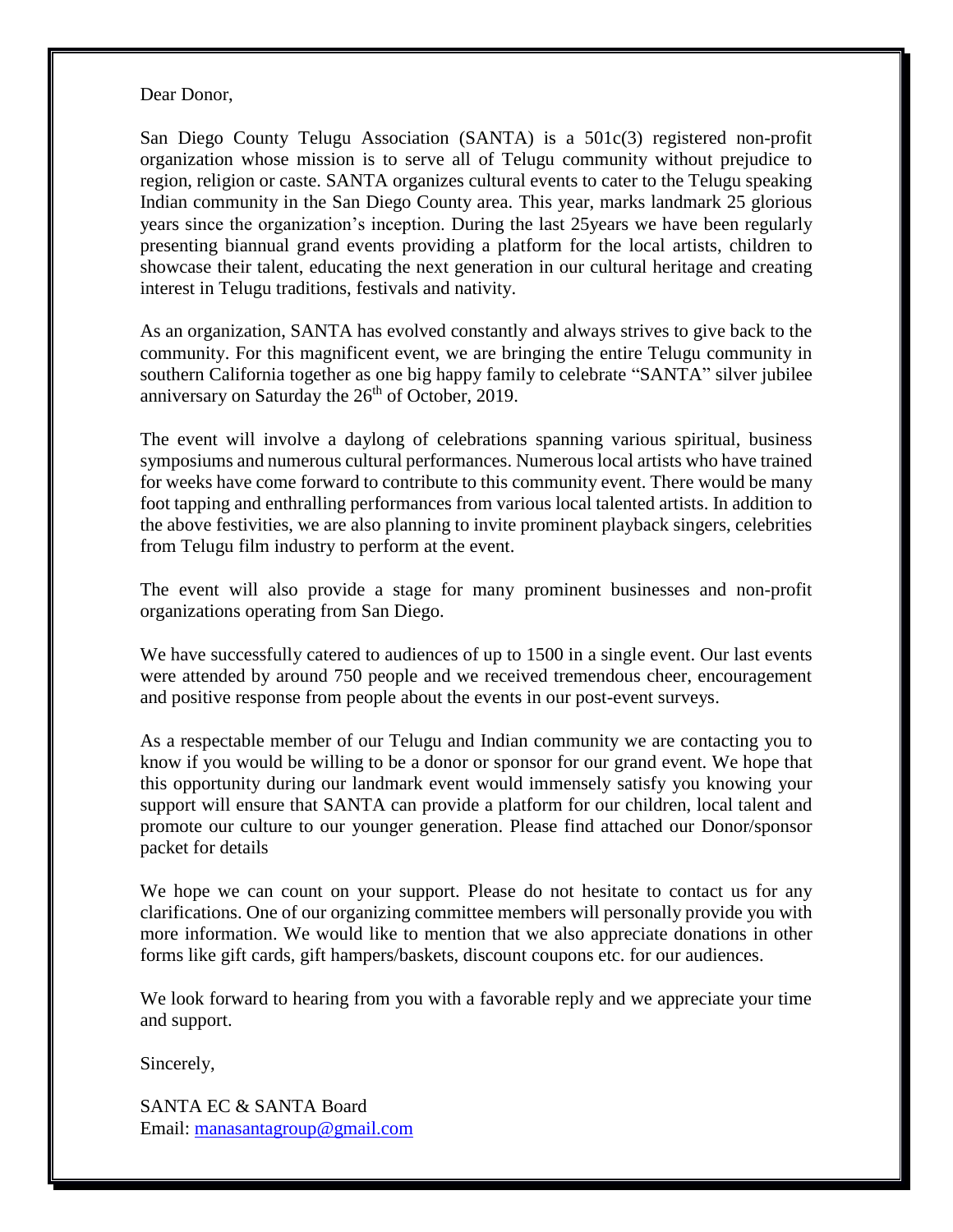| <b>Spouse / Partner Name:</b><br><b>Children names optional:</b> |                                                                                         |                      |
|------------------------------------------------------------------|-----------------------------------------------------------------------------------------|----------------------|
|                                                                  |                                                                                         |                      |
|                                                                  |                                                                                         |                      |
| <b>Phone:</b>                                                    | e-mail:                                                                                 |                      |
| <b>Mailing Address:</b>                                          |                                                                                         |                      |
| City:                                                            | State:                                                                                  | <b>ZIP Code:</b>     |
|                                                                  | List the intended type of Donor Category (see next page for the donor package /details) |                      |
| <b>Donor category</b>                                            | <b>Donation amount each</b>                                                             | <b>Your Donation</b> |
| <b>Grand Donor</b>                                               | \$10,000 and above (20 tickets for WIP+Dinner)                                          |                      |
| Platinum Donor                                                   | \$5,000 and above (16 tickets for WIP+Dinner)                                           |                      |
| <b>Gold Donor</b>                                                | \$2,500 and above (12 tickets for WIP+Dinner)                                           |                      |
|                                                                  |                                                                                         |                      |
| <b>Silver Donor</b>                                              | \$1,000 and above (8 tickets for WIP+Dinner)                                            |                      |
| Copper Donor                                                     | \$500 and above<br>(5 tickets for VIP+Dinner)                                           |                      |
| <b>Total Donation</b>                                            | For Payment via Check: Please provide your Check#                                       |                      |
|                                                                  | For Payment via Credit Card use: https://www.manasanta.org/donate<br><b>SIGNATURES</b>  |                      |
|                                                                  | I authorize the above information to best of my knowledge.                              |                      |
| Signature of applicant:                                          |                                                                                         | Date:                |
|                                                                  | Note: All checks/cashier checks are payable to "San Diego County Telugu Association".   |                      |
|                                                                  | <b>SANTA OFFICE USE ONLY</b>                                                            |                      |
| Approval Status:                                                 |                                                                                         | Date:                |